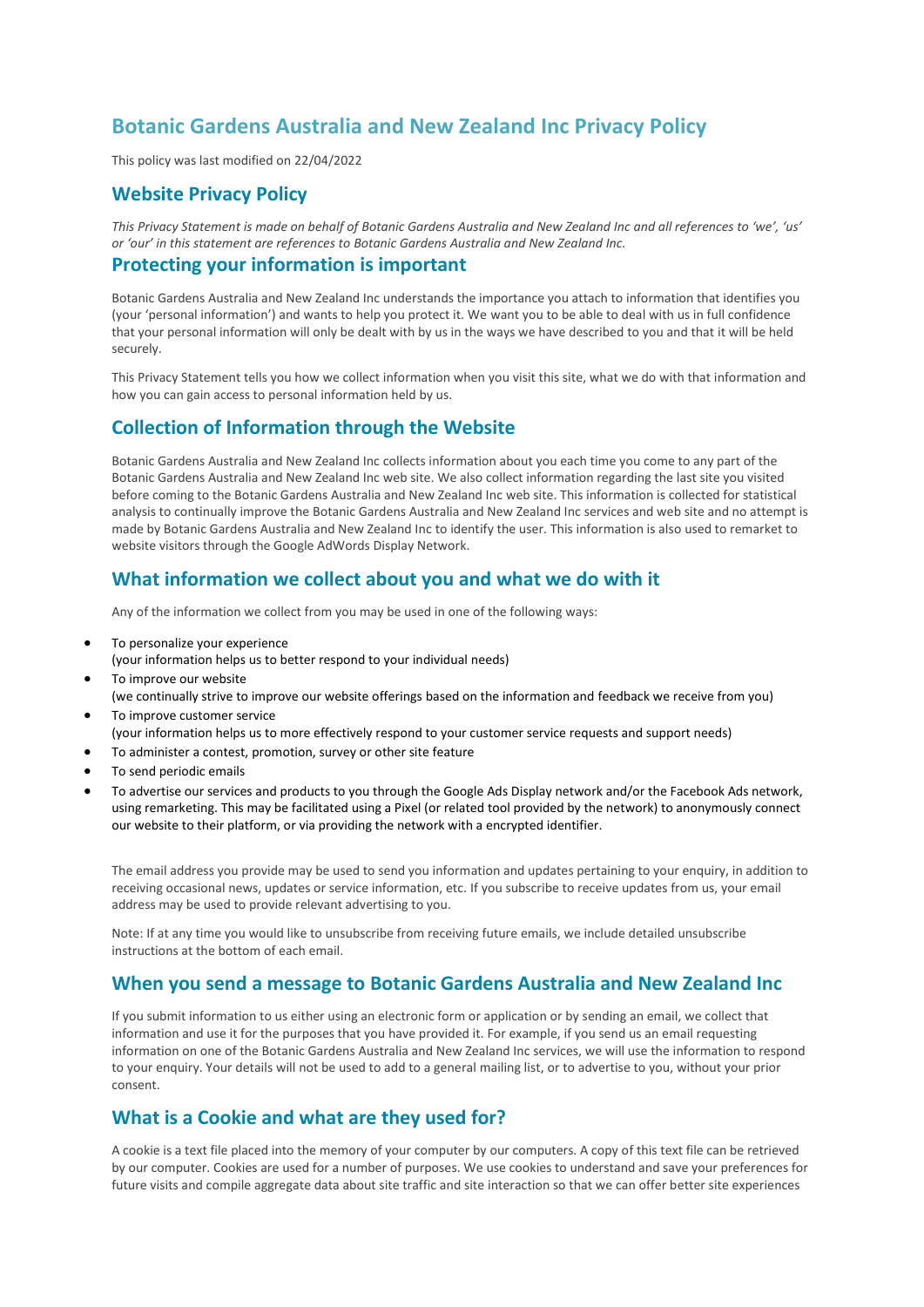and tools in the future. We also use cookies to serve ads to past website visitors, based on their past visits to our site. We may contract with third-party service providers to assist us in better understanding our site visitors. These service providers are not permitted to use the information collected on our behalf except to help us conduct and improve our business. Website visitors can opt out of Google's use of cookies by visiting [Google's Ads Settings](http://www.google.com/settings/ads?hl=en-GB&sig=ACi0TCigRIpxhwRL6sYMbpRuNXoagF5Gq5Y_K6wSCPRjPcngqHWnwCnAhHinXnMOYRX-bkeEhNCKcffsbPo_0IlFoDErFJQYTruOVAA53zZQgZ_fl2nlu7shWFYCZACYhMsAGOVcgi62G1j2ghflEYVoNhMQNmRW0VyUzc57B0m_NdUwMUJzmNauwoLKPrDeNvPgOZCHZqXWwuHkX1skWpJdAO4ed6Oc-w). These service providers include Google Analytics, Pingdom and Hotjar. Each service provides their own Privacy Policy in relation to how their cookies are used.

### **Analytics**

Our website uses Google Analytics, a service which transmits website traffic data to Google servers in the United States. Google Analytics does not identify individual users or associate your IP address with any other data held by Google. We use reports provided by Google Analytics to help us understand website traffic and webpage usage.

To improve the user experience of this website and help ensure that our content is relevant, we use Fullstory and Hotjar to provide anonymised information about how you use our site. This includes the pages you look at and how the mouse interacts with the page. More information can be found on the [FullStory website](https://www.fullstory.com/legal/privacy/) – external an[d Hotjar website](https://www.hotjar.com/legal/policies/privacy) – external. [You can opt out of Hotjar directly here.](https://www.hotjar.com/legal/compliance/opt-out) [You can opt out of Fullstory here.](https://www.fullstory.com/optout)

By using this website, you consent to the processing of data about you by Google in the manner described in Google's [Privacy Policy](https://www.google.com/policies/privacy/)– external site and for the purposes set out above. You can opt out of Google Analytics if you disable or refuse the cookie, disable JavaScript, or use the [opt-out service provided by Google.](https://tools.google.com/dlpage/gaoptout)

We also use interfaces with social media sites such as Facebook, LinkedIn, Twitter, and others. If you choose to "like" or "share" information from this website through these services, you should review the privacy policy of that service. If you are a member of a social media site, the interfaces may allow the social media site to connect your visits to this site with other Personal Information. We receive aggregated statistics about the number of people who share the content on our website.

## **Do we disclose any information to outside parties?**

We do not sell, trade, or otherwise transfer to outside parties your personally identifiable information. This does not include trusted third parties who assist us in operating our website, conducting our business, or servicing you, so long as those parties agree to keep this information confidential. We may also release your information when we believe release is appropriate to comply with the law, enforce our site policies, or protect ours or others rights, property, or safety. However, non-personally identifiable visitor information may be provided to other parties for marketing, advertising, or other uses.

## **Access to Your Personal Information**

You may request details of the personal information that Botanic Gardens Australia and New Zealand Inc holds about you, by writing or contacting Botanic Gardens Australia and New Zealand Inc at any time. Botanic Gardens Australia and New Zealand Inc will not deny you access to any personal information following a request for access without providing you with a reason for such a denial. We rely on the accuracy of the information you provide to us. If you think that we hold information about you that is incorrect in any way, or out of date, or you simply want to notify us of something new, please send us an email at secretariat@bganz.org.au indicating that your information is incorrect.

### **Updating your Personal Information**

If you are aware that any of your personal information is inaccurate, incomplete or out-of-date following a request for access, or because your circumstances have changed, please inform Botanic Gardens Australia and New Zealand Inc so that we can update your records. Botanic Gardens Australia and New Zealand Inc will not refuse to make a correction without providing you with a reason for the refusal. If Botanic Gardens Australia and New Zealand Inc refuses to make a correction, reasonable steps will be taken to place with the disputed information a statement from you claiming that the disputed information in your opinion is not accurate.

## **Third party links**

Occasionally, at our discretion, we may include or offer third party products or services on our website. These third party sites have separate and independent privacy policies. We therefore have no responsibility or liability for the content and activities of these linked sites. Nonetheless, we seek to protect the integrity of our site and welcome any feedback about these sites.

## **Online Privacy Policy Only**

This online privacy policy applies only to information collected through our website and not to information collected offline.